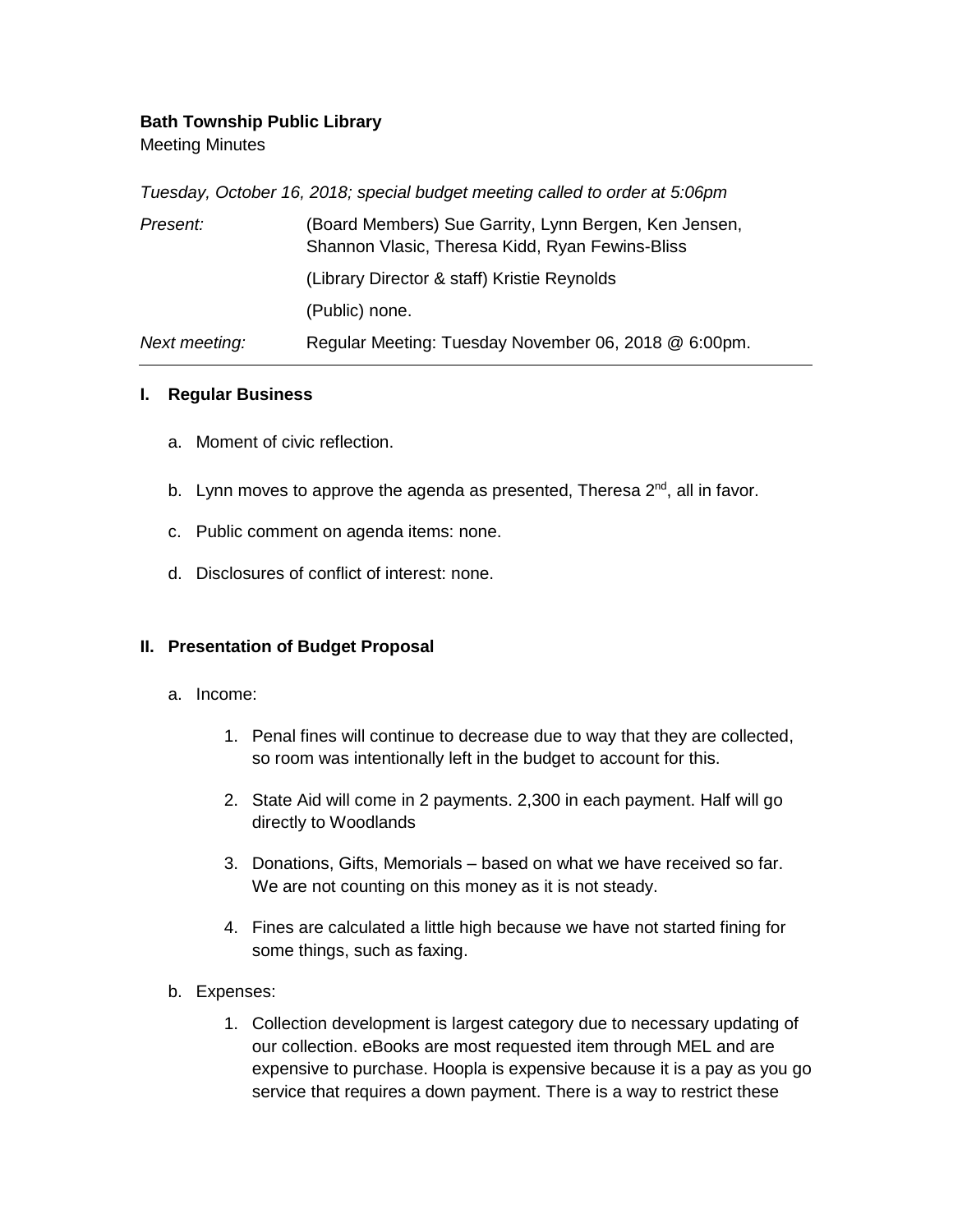Hoopla checkouts and cap them due to. Woodlands exclusively offers downloadable books. Woodlands and eBooks should be in same category. Strike \$2,000 off Woodlands as Woodlands is already paid for in State Aid. This decreases spending on collection development to \$46,100.

- 2. Contractors went into respective categories unless they didn't fit. Paychex was rounded up as fees increased recently. Ryan believes that Paychex is a fee per pay, not per month. It looks like fees go up \$8 per employee. We just added two employees to our team, so fees will be near \$100/ pay. Taking the \$2,000 from Collection Development that we were over after removing the Woodlands fees from that category and moving it to this category – New budget is \$3,000 for Paychex, upping Contractor's to \$6,344.00.
- 3. Insurance is slightly padded as our employee health insurance is still in the works.
- 4. Rent & Lease amount is off because January Sept. (9 months) will be \$865.59 and October – December (3 months) will be \$891.56. Budget should be \$10,500, down from 11,331.00, adding \$831 to final budget surplus.
- 5. Legal & Professional is reserved for "just incase" something comes up legally (contractual, policy & procedure, audit, etc…) No regular legal expenses needed at this time.
- 6. Programming budget has increased in order to provide funds to have authors come for speaking and book signings. Shannon suggests that if any categories can be increased, increase the library programming as that is what brings people here. Ryan suggests that this is a great area for using grants and memorial funding. Sue suggests that the Friends may help here as well.
- 7. Continuing Education, \$1,000 per employee for continuing education. Ryan states that "travel and meals" under conferences should be moved to the travel & meals category.
- 8. Membership Woodlands needs to be verified with Woodlands because amounts are believed to be incorrect at this time due to unclear payment structure. Kristie will check into this for clarification. MCLS fees should go under income, instead of expenses as they will be a refund. ALA category will increase slightly to provide membership for Carrie.
- 9. Supplies are based on first quarter spending.
- 10. Payroll Ryan will look at this because the formula left some cells out and things are not adding up. Unemployment is only taxed on first \$9,000 per Kristie. Ryan believes we are NOT taxed on first \$9,000. This will make a difference and needs to be checked into further. FICA should be higher, Ryan believes around \$11,000.00. IRA has to be offered to all employees – this is in place of 401k, per Sarah at Financial Tech. Simple IRA is a matching fund and is one option of many. Kristie will do more